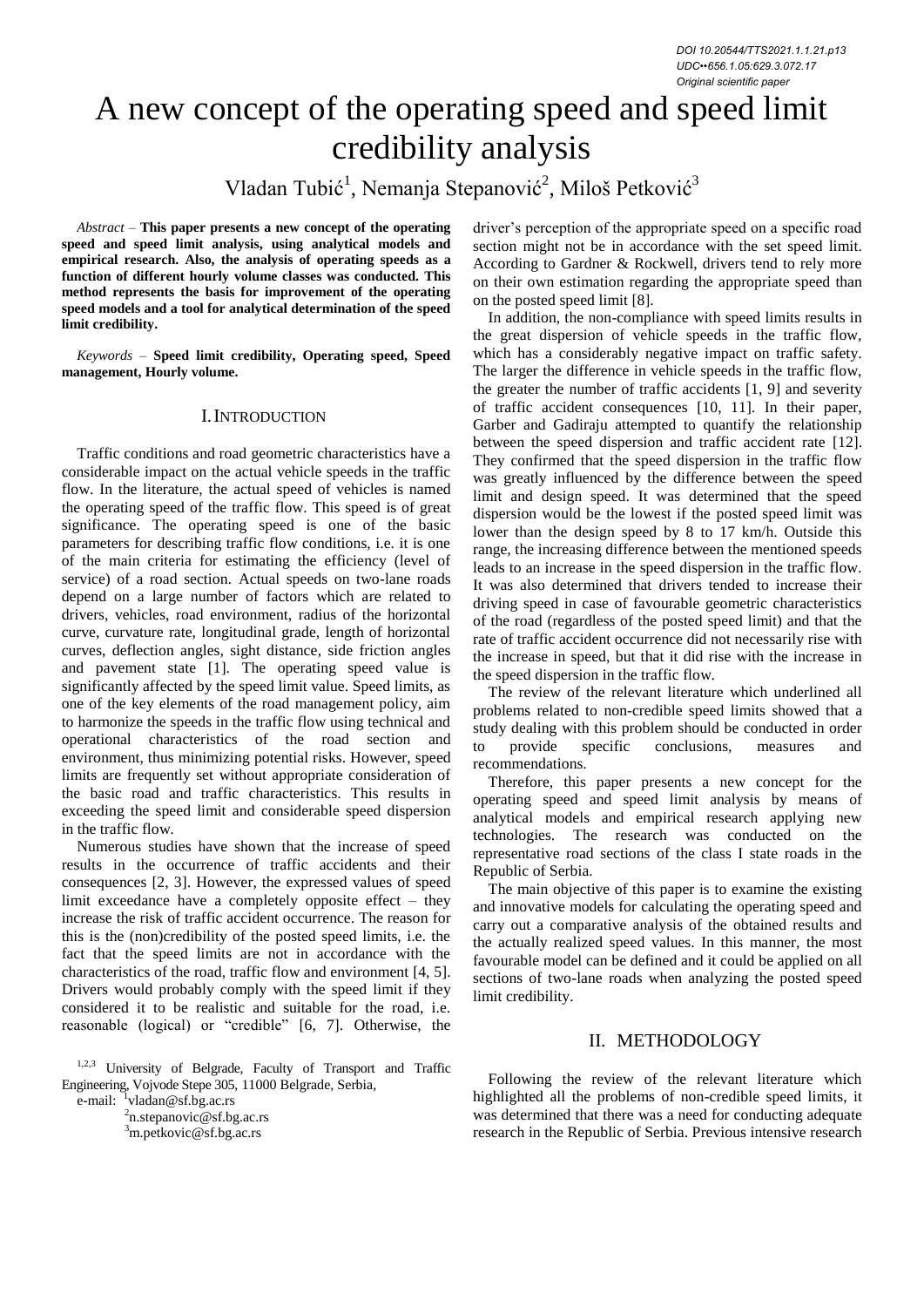on the speed limit credibility in the Republic of Serbia had included all sections of the class I state roads equipped with automatic traffic counters, i.e. as many as 227 sections with approximately 492 million vehicles per year. On the basis of foreign and local experiences in the previous examination of this problem, a methodology was created to analyze the speed limit credibility. The methodology contains several steps:

1. defining the representative sections equipped with automatic traffic counters (ATCs),

2. determining the geometric characteristics of the selected sections,

3. calculating the free-flow speeds of vehicles,

4. analysis of the operating speeds (the actual values and the values obtained in the models),

5. analysis of the speed limit exceedance,

6. systematic analysis.

As seen in the stated steps, the methodology requires the selection of the sections equipped with modern automatic traffic counters (ATC). Namely, the automatic traffic counters operating on the basis of induction loops register not only the traffic volume and flow structure but also the passing speed of each vehicle. Therefore, they provide a considerable sample of the actual operating vehicle speeds on the cross-section of the road sections. On the basis of the geometric characteristics of the selected sections in the ATC zone, the free-flow speed and operating speed obtained in the model should be calculated and compared with the posted speed limits. The conducted analysis can provide the conclusions regarding the credibility of the posted speed limits and the engineering measures which can be applied in order to harmonize the traffic flow speeds and decrease overspeeding.

However, the problems regarding the analysis of the speed limit credibility occur on the sections without automatic traffic counters, i.e. the sections where the actual operating speed cannot be obtained. Examining the speed limit credibility on these sections can be conducted only on the basis of the operating speeds obtained by applying the appropriate models. The literature contains a large number of different approaches for determining this speed. The question is how to define the average operating speed which would be the best representative of the traffic flow conditions. This is the reason why this study examined several most frequently used models on the specific sections with automatic traffic counters in order to find out which one is the most suitable for conducting the analysis of the speed limit credibility in the local conditions.

One of the most used models for calculating this speed is the HCM (Highway Capacity Manual) model, which is also implemented in the software package HCS - Eq. (1) [13]. According to HCM, the operating speed is defined as the average traffic flow speed in the predominant road and traffic conditions.

$$
ATS_d = FFS - 0.00776 * (v_{d,ATS} + v_{o,ATS}) - f_{np,ATS}
$$
 (1)  
Where:

 $ATS_d$  – average travel speed in the analysis direction (mi/h) – Operating speed;

 $FFS$  – free-flow speed (mi/h);

 $v_{d,ATS}$  – demand flow rate in the analysis direction (pc/h);

 $v_{0.75}$  – demand flow rate in the opposing direction (pc/h);  $f_{np,ATS}$  – the adjustment factor for the percentage of nopassing zones in the analysis direction.

Local studies define the operating speed as the average speed of the traffic flow in normal conditions, i.e. the conditions in which traffic participants distract each other [14]. This definition makes this speed representative for the use in the analysis of the posted speed limit credibility. The linear model for calculating the operating speed Vo - Eq. (2), which is the most frequently used method in the local practice, considers only one value of the design hourly volume (for example, the values corresponding to the  $30<sup>th</sup>$  or  $200<sup>th</sup>$  hour), while disregarding other hours in a year which are characterized by significantly lower levels of traffic volume.

$$
V_{e_i} = \left[ V_{Sl_i} - \frac{q_m}{C} \cdot \left( V_{Sl_i} - V_c \right) \right] \cdot \left[ (1 - R) + \frac{R \cdot P}{100} \right] \tag{2}
$$

Where:

 $i$  – vehicle category;

 $V_{Sli}$  – free-flow speed (km/h);

 $q_m$  – design hourly volume (veh/h);

 $C$  – capacity (veh/h);

 $V_c$  – speed at capacity (km/h);

 $R$  – the adjustment factor for passing visibility

 $P$  – percent of the allowed passing zone

This can result in a series of wrong strategic decisions in the process of evaluating and creating road project designs, as well as estimating the credibility of the posted speed limits. The only way to present the traffic flow conditions more realistically is to include the weighted values of the hourly volume classes as a function of the number of hours into the process of calculating operating speeds.

 Using the current level of knowledge regarding the traffic flow theory and engineering economics, new methods have been developed for determining the actual values of the design volume and operating speeds, based on the analysis of volume per classes. Previous analyses, based on the recommended number of hours per class provided by the HDM4 model (C5- 87,6; C4-350,4; C3-613,2; C2-2978,4; C1-4754,4), resulted in low sensitivity, i.e. a small change of average volume values, particularly for the two last classes (C4 and C5). Consequently, the classes were redefined (C5-50; C4-200; C3-1000; C2-4000; C1-3534) [15]. Therefore, this study also calculated the operating speed values as a function of design hourly volumes on the observed sections by calibrating the local model according to the mentioned volume classes.

#### III. RESULTS AND DISCUSSION

In order to test the stated models for calculating the operating speeds, the speed credibility analysis was conducted on the sections equipped with automatic traffic counters. The comparative analysis includes the comparison of the data on the actual speed values and calculated operating speed values, and their comparison with the speed limits. In this manner it is possible to make initial conclusions regarding the credibility of the posted speed limits on the class IB roads, i.e. on the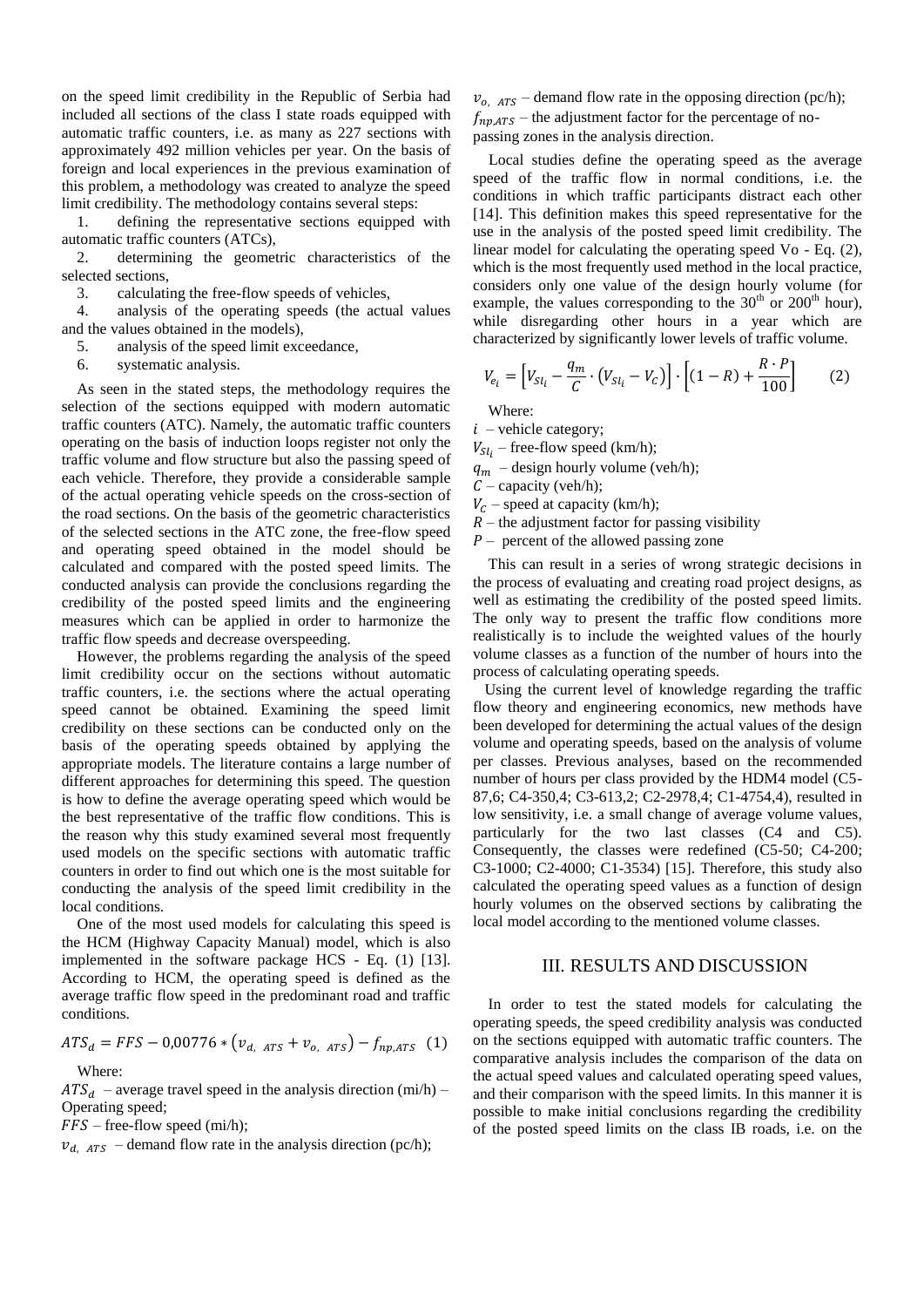sections observed in the study, and determine which model is the most applicable in the local conditions.

On the basis of the mentioned previous research on the speed limit credibility conducted on 227 sections, characteristic representative sections were selected. For the comparative analysis of all the stated results, the sections of class IB with different geometriccharacteristics were selected. Namely, the following sections were selected as the subject of the study: five sections without critical road elements (WCRE), three sections with the critical radius of the horizontal curve (Rmin), two sections with the critical longitudinal grade (Grade) and two sections with the combined impact of critical radius and longitudinal grades (Rmin+Grade). The sections without critical road elements were the sections of the so-called *Ibarska Magistrala*, i.e. the sections of one of the most significant routes in the Republic of Serbia. The selected sections have different average annual daily traffic (AADT) and flow structure. They were selected in order to examine the impact of these traffic flow characteristics on various models of operating speeds. When it comes to the sections with the critical minimal radius of the horizontal curve or longitudinal grade, the examples with the most critical geometric characteristics were selected. It should be mentioned that there is a small number of such sections in the class I network since the traffic counting methodology does not involve posting automatic traffic counters on critical segments. The results of the conducted analysis are presented in Figure 1 and Table I.

Comparing the actual operating speed from the ATCs and the posted speed limits, it was determined that the highest overspeeding was recorded on the sections with low speed limits (50 km/h). These are the rural sections where ATCs are posted at the very beginning of the residential zones where technical and operational road characteristics enable driving at a high speed. Consequently, the greatest speed limit exceedance was recorded on the section Meljak-Stepojevac (ATC 1244) amounting to as much as 97%, as well as on the section Ćelije-Županjac amounting to 96%. On the other hand, the sections with poorer geometriccharacteristics (Rmin, critical longitudinal grade or the combined impact of these two characteristics) included the sections where the realized actual operating speeds were lower than the speed limits. This is the case on the section Bečej-Novi Bečej (ATC 2036) which has the minimum radius of the horizontal curve of 129m in the ATC zone, which is why only 4% of drivers exceed the speed limit, while the actual operating speed is lower than the speed limit by 31%. Also, the section which has a potential for the possible reduction of the speed limit due to poor geometriccharacteristics (the minimum radius of 57m and longitudinal grade of 5.9% in the length of 911m) is the section Dub-Dubci (ATC 1043). On this section, 99.7% of drivers were registered to comply with the 80 km/h speed limit, while the actual operating speed was by 39% lower than the speed limit.



Fig. 1. The comparative analysis of speeds

The matching of the operating speeds obtained in the models with the actual operating speed from ATCs is presented in Table I.

TABLE I THE PERCENTAGE OF DIVERGENCE OF THE SPEEDS OBTAINED IN THE MODEL AND THE ACTUAL SPEEDS FROM ATCS

| Percentage of      | of Vo <sub>HCS</sub> | of $Vo_{200}$ | of Vo <sub>class</sub> |
|--------------------|----------------------|---------------|------------------------|
| divergence $(\% )$ | from                 | from          | from                   |
|                    | <b>VOATC</b>         | <b>VeATC</b>  | <b>Ve</b> ATC          |
| <b>ATC 1244</b>    | 0.18                 | $-0.13$       | $-0.19$                |
| <b>ATC 1151</b>    | 0.04                 | $-0.10$       | $-0.17$                |
| <b>ATC 1122</b>    | 0.08                 | $-0.10$       | $-0.16$                |
| <b>ATC 1034</b>    | 0.03                 | $-0.13$       | $-0.17$                |
| <b>ATC 1157</b>    | $-0.06$              | $-0.17$       | $-0.19$                |
| <b>ATC 2036</b>    | $-0.11$              | $-0.24$       | $-0.27$                |
| АБС 1036           | 0.17                 | 0.00          | $-0.03$                |
| <b>ATC 1088</b>    | $-0.12$              | $-0.16$       | $-0.18$                |
| <b>ATC 2051</b>    | 0.12                 | 0.08          | 0.03                   |
| <b>ATC 1209</b>    | $-0.04$              | 0.09          | $-0.10$                |
| <b>ATC 1196</b>    | 0.14                 | 0.18          | 0.07                   |
| <b>ATC 1043</b>    | $-0.06$              | $-0.06$       | $-0.08$                |
| <b>average</b>     | 0.10                 | 0.12          | 0.14                   |

Generally, the obtained results show that the HCM model offers the operating speed values which are the most similar to the actually realized speeds. The absolute percentage of divergence of the speeds calculated by means of the HCM model and the actual speeds amounts to only 10%. On the other hand, the absolute percentage of divergence of the operating speeds obtained in the local and calibrated local models from the actual speeds amounts to 12% and 14%, respectively. When the observed sections are separately studied in terms of the existence of critical road elements, the results are as follows. On the roads without critical road elements where the operating speed is based on the road cross section, the speeds obtained in the HCM model showed a significantly greater matching with the actual speeds (8% of divergence) than the speeds obtained by the application of the two other models (divergence of 13% and 18% in the local and calibrated local model, respectively). Different AADT values (from 14465 veh/day to 5742 veh/day) did not have a significant impact on the obtained values. Their impact is only observed in the fact that the difference between the classic and calibrated local model slightly decreases with the reduction of